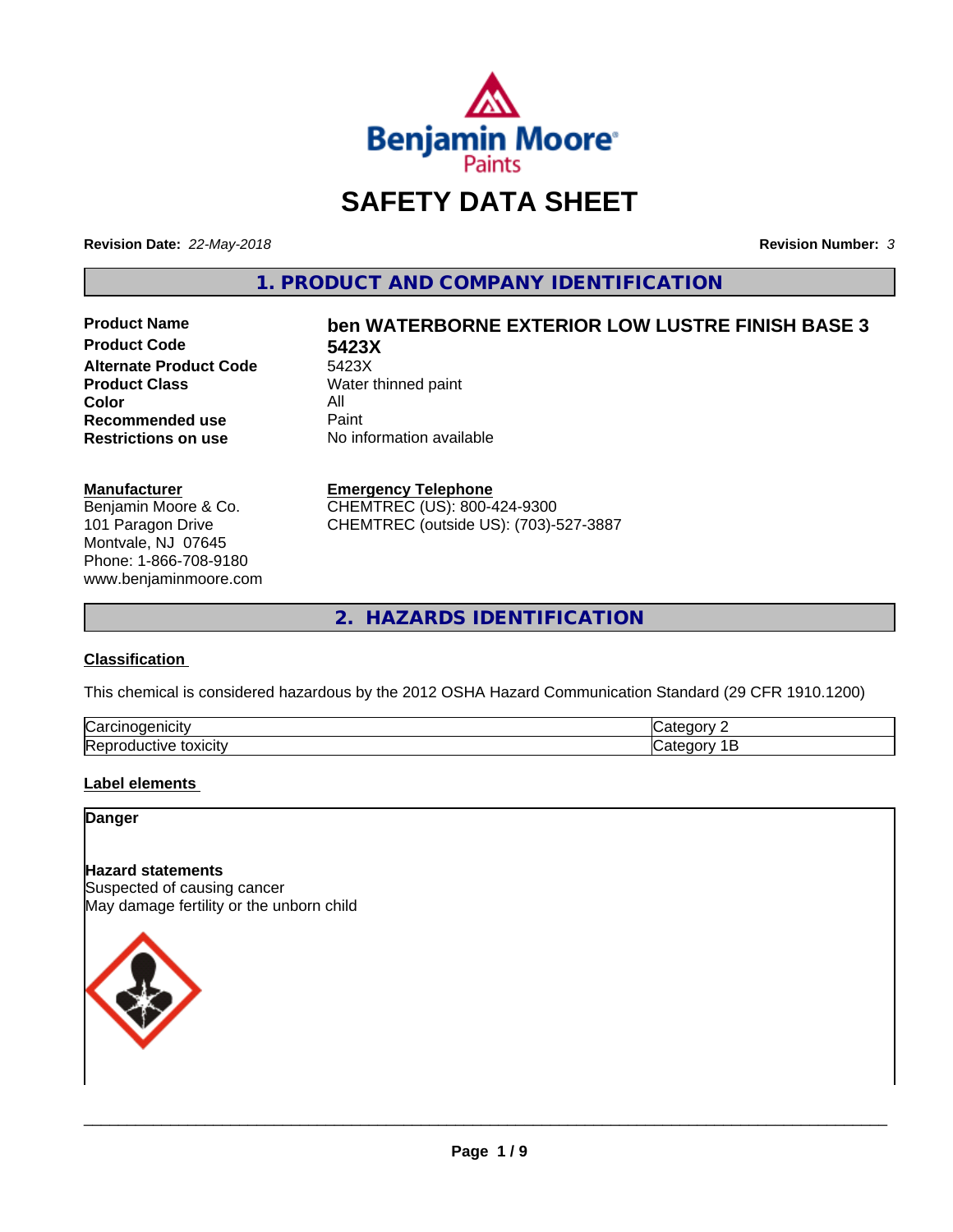**Appearance** liquid **Odor 11** Odor little or no odor

#### **Precautionary Statements - Prevention**

Obtain special instructions before use Do not handle until all safety precautions have been read and understood Use personal protective equipment as required

#### **Precautionary Statements - Response**

IF exposed or concerned: Get medical advice/attention

#### **Precautionary Statements - Storage**

Store locked up

#### **Precautionary Statements - Disposal** Dispose of contents/container to an approved waste disposal plant

#### **Hazards not otherwise classified (HNOC)**

Not applicable

#### **Other information**

No information available

#### **3. COMPOSITION INFORMATION ON COMPONENTS**

\_\_\_\_\_\_\_\_\_\_\_\_\_\_\_\_\_\_\_\_\_\_\_\_\_\_\_\_\_\_\_\_\_\_\_\_\_\_\_\_\_\_\_\_\_\_\_\_\_\_\_\_\_\_\_\_\_\_\_\_\_\_\_\_\_\_\_\_\_\_\_\_\_\_\_\_\_\_\_\_\_\_\_\_\_\_\_\_\_\_\_\_\_

| Chemical name                              | CAS No.    | Weight-% |
|--------------------------------------------|------------|----------|
| Titanium dioxide                           | 13463-67-7 |          |
| Zinc oxide                                 | 1314-13-2  |          |
| Sodium C14-C16 olefin sulfonate            | 68439-57-6 | U.O      |
| 1-Methvl-2-pvrrolidinone                   | 872-50-4   | U.5      |
| Urea, N-(3,4-dichlorophenyl)-N,N-dimethyl- | 330-54-1   | U.5      |

#### **4. FIRST AID MEASURES**

| <b>General Advice</b>                            | No hazards which require special first aid measures.                                                     |
|--------------------------------------------------|----------------------------------------------------------------------------------------------------------|
| <b>Eye Contact</b>                               | Rinse thoroughly with plenty of water for at least 15 minutes and consult a<br>physician.                |
| <b>Skin Contact</b>                              | Wash off immediately with soap and plenty of water while removing all<br>contaminated clothes and shoes. |
| <b>Inhalation</b>                                | Move to fresh air. If symptoms persist, call a physician.                                                |
| Ingestion                                        | Clean mouth with water and afterwards drink plenty of water. Consult a physician<br>if necessary.        |
| <b>Most Important</b><br><b>Symptoms/Effects</b> | None known.                                                                                              |
| <b>Notes To Physician</b>                        | Treat symptomatically.                                                                                   |
|                                                  |                                                                                                          |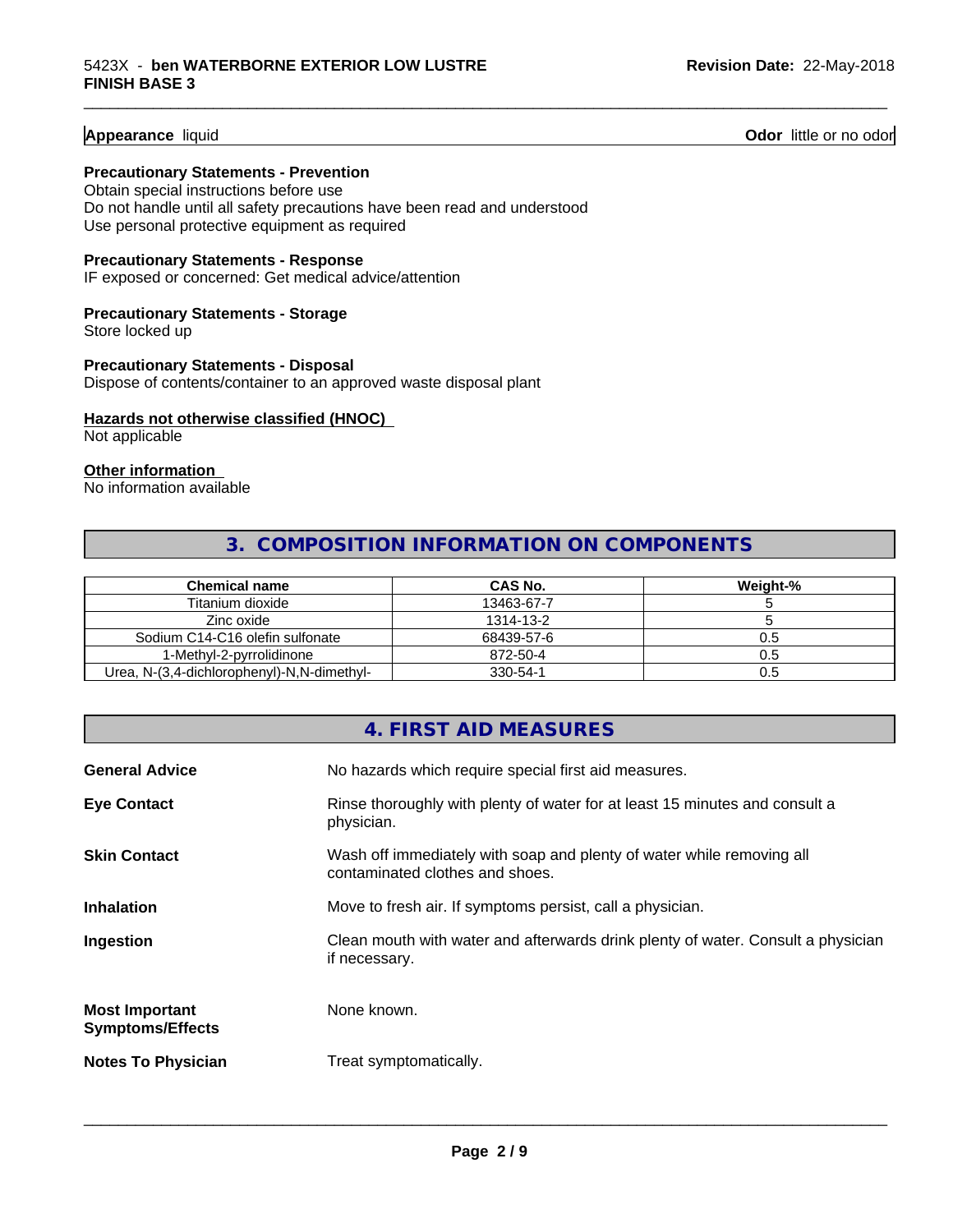## **5. FIRE-FIGHTING MEASURES**

\_\_\_\_\_\_\_\_\_\_\_\_\_\_\_\_\_\_\_\_\_\_\_\_\_\_\_\_\_\_\_\_\_\_\_\_\_\_\_\_\_\_\_\_\_\_\_\_\_\_\_\_\_\_\_\_\_\_\_\_\_\_\_\_\_\_\_\_\_\_\_\_\_\_\_\_\_\_\_\_\_\_\_\_\_\_\_\_\_\_\_\_\_

| <b>Suitable Extinguishing Media</b>                                              | Use extinguishing measures that are appropriate to local<br>circumstances and the surrounding environment.                                   |  |  |  |
|----------------------------------------------------------------------------------|----------------------------------------------------------------------------------------------------------------------------------------------|--|--|--|
| <b>Protective Equipment And Precautions For</b><br><b>Firefighters</b>           | As in any fire, wear self-contained breathing apparatus<br>pressure-demand, MSHA/NIOSH (approved or equivalent)<br>and full protective gear. |  |  |  |
| <b>Specific Hazards Arising From The Chemical</b>                                | Closed containers may rupture if exposed to fire or<br>extreme heat.                                                                         |  |  |  |
| <b>Sensitivity To Mechanical Impact</b>                                          | No.                                                                                                                                          |  |  |  |
| <b>Sensitivity To Static Discharge</b>                                           | No.                                                                                                                                          |  |  |  |
| <b>Flash Point Data</b><br>Flash Point (°F)<br>Flash Point (°C)<br><b>Method</b> | Not applicable<br>Not applicable<br>Not applicable                                                                                           |  |  |  |
| <b>Flammability Limits In Air</b>                                                |                                                                                                                                              |  |  |  |
| Lower flammability limit:<br><b>Upper flammability limit:</b>                    | Not applicable<br>Not applicable                                                                                                             |  |  |  |
| Health: 1<br>Flammability: 0<br>NFPA                                             | <b>Instability: 0</b><br><b>Special: Not Applicable</b>                                                                                      |  |  |  |
| <b>NFPA Legend</b>                                                               |                                                                                                                                              |  |  |  |

- 0 Not Hazardous
- 1 Slightly
- 2 Moderate
- 3 High
- 4 Severe

*The ratings assigned are only suggested ratings, the contractor/employer has ultimate responsibilities for NFPA ratings where this system is used.*

*Additional information regarding the NFPA rating system is available from the National Fire Protection Agency (NFPA) at www.nfpa.org.*

#### **6. ACCIDENTAL RELEASE MEASURES**

| <b>Personal Precautions</b>      | Avoid contact with skin, eyes and clothing. Ensure adequate ventilation.                             |
|----------------------------------|------------------------------------------------------------------------------------------------------|
| <b>Other Information</b>         | Prevent further leakage or spillage if safe to do so.                                                |
| <b>Environmental precautions</b> | See Section 12 for additional Ecological Information.                                                |
| <b>Methods for Cleaning Up</b>   | Soak up with inert absorbent material. Sweep up and shovel into suitable<br>containers for disposal. |
|                                  | $\overline{z}$ in the start into $\overline{z}$                                                      |

**7. HANDLING AND STORAGE**

Handling **Handling** Avoid contact with skin, eyes and clothing. Avoid breathing vapors, spray mists or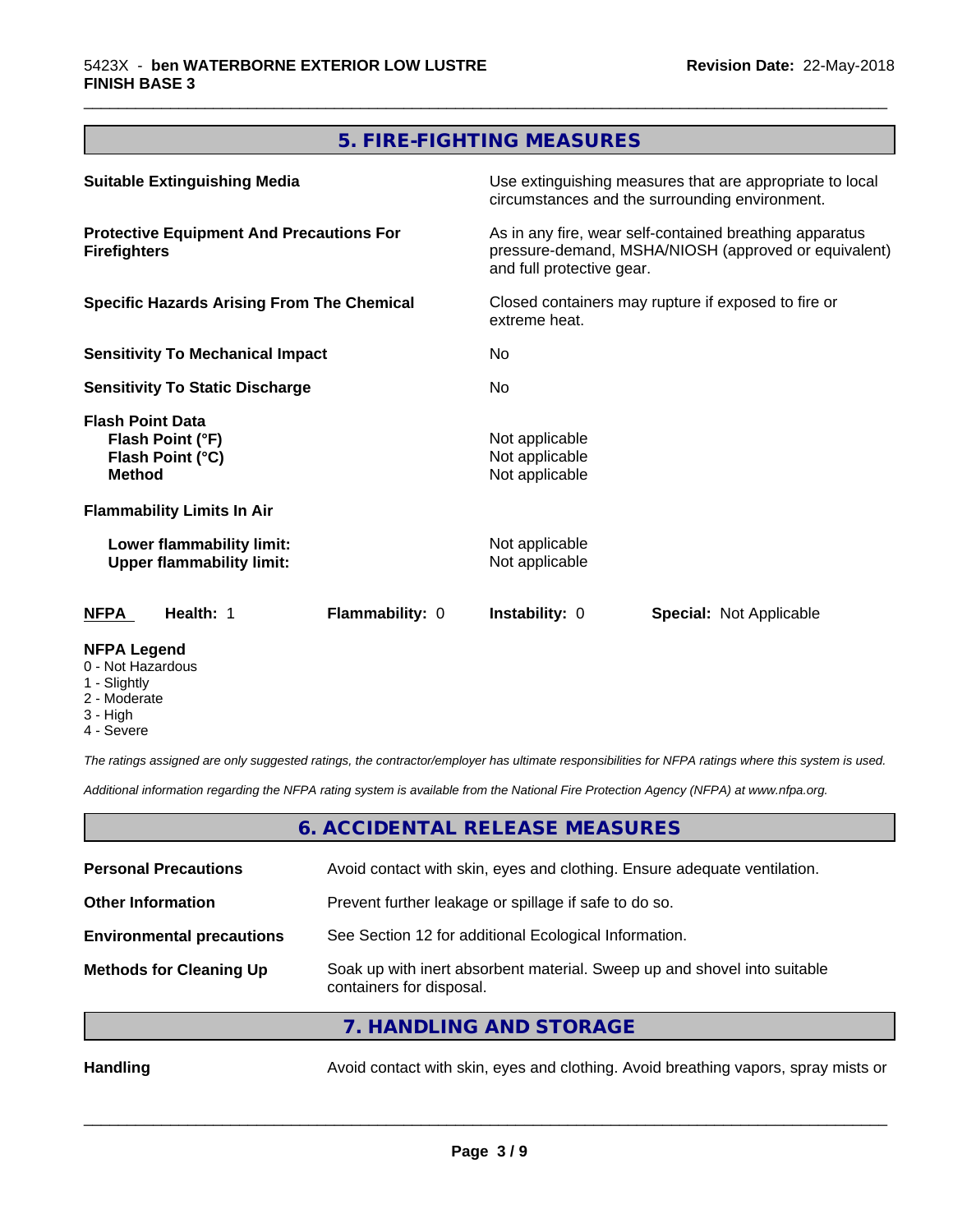sanding dust. In case of insufficient ventilation, wear suitable respiratory equipment.

\_\_\_\_\_\_\_\_\_\_\_\_\_\_\_\_\_\_\_\_\_\_\_\_\_\_\_\_\_\_\_\_\_\_\_\_\_\_\_\_\_\_\_\_\_\_\_\_\_\_\_\_\_\_\_\_\_\_\_\_\_\_\_\_\_\_\_\_\_\_\_\_\_\_\_\_\_\_\_\_\_\_\_\_\_\_\_\_\_\_\_\_\_

#### **Storage** Keep container tightly closed. Keep out of the reach of children.

**Incompatible Materials** No information available

#### **8. EXPOSURE CONTROLS/PERSONAL PROTECTION**

#### **Exposure Limits**

| <b>Chemical name</b>                       | <b>ACGIH TLV</b>            | <b>OSHA PEL</b>           |
|--------------------------------------------|-----------------------------|---------------------------|
| Titanium dioxide                           | 10 mg/m $3$ - TWA           | $15 \text{ ma/m}^3$ - TWA |
| Zinc oxide                                 | 2 mg/m <sup>3</sup> - TWA   | 5 mg/m <sup>3</sup> - TWA |
|                                            | 10 mg/m <sup>3</sup> - STEL | 15 mg/m $3$ - TWA         |
| Urea, N-(3,4-dichlorophenyl)-N,N-dimethyl- | 10 mg/m <sup>3</sup> - TWA  | N/E                       |

#### **Legend**

ACGIH - American Conference of Governmental Industrial Hygienists Exposure Limits OSHA - Occupational Safety & Health Administration Exposure Limits N/E - Not Established

**Engineering Measures** Ensure adequate ventilation, especially in confined areas.

#### **Personal Protective Equipment**

| <b>Eye/Face Protection</b>    | Safety glasses with side-shields.                                        |
|-------------------------------|--------------------------------------------------------------------------|
| <b>Skin Protection</b>        | Protective gloves and impervious clothing.                               |
| <b>Respiratory Protection</b> | In case of insufficient ventilation wear suitable respiratory equipment. |
| <b>Hygiene Measures</b>       | Avoid contact with skin, eyes and clothing. Remove and wash contaminated |

clothing before re-use. Wash thoroughly after handling.

#### **9. PHYSICAL AND CHEMICAL PROPERTIES**

| little or no odor<br>No information available<br>$9.5 - 9.9$<br>$1.13 - 1.19$<br>No information available<br>No information available<br>No information available<br>No information available<br>No information available<br>No information available<br>No information available |
|-----------------------------------------------------------------------------------------------------------------------------------------------------------------------------------------------------------------------------------------------------------------------------------|
|                                                                                                                                                                                                                                                                                   |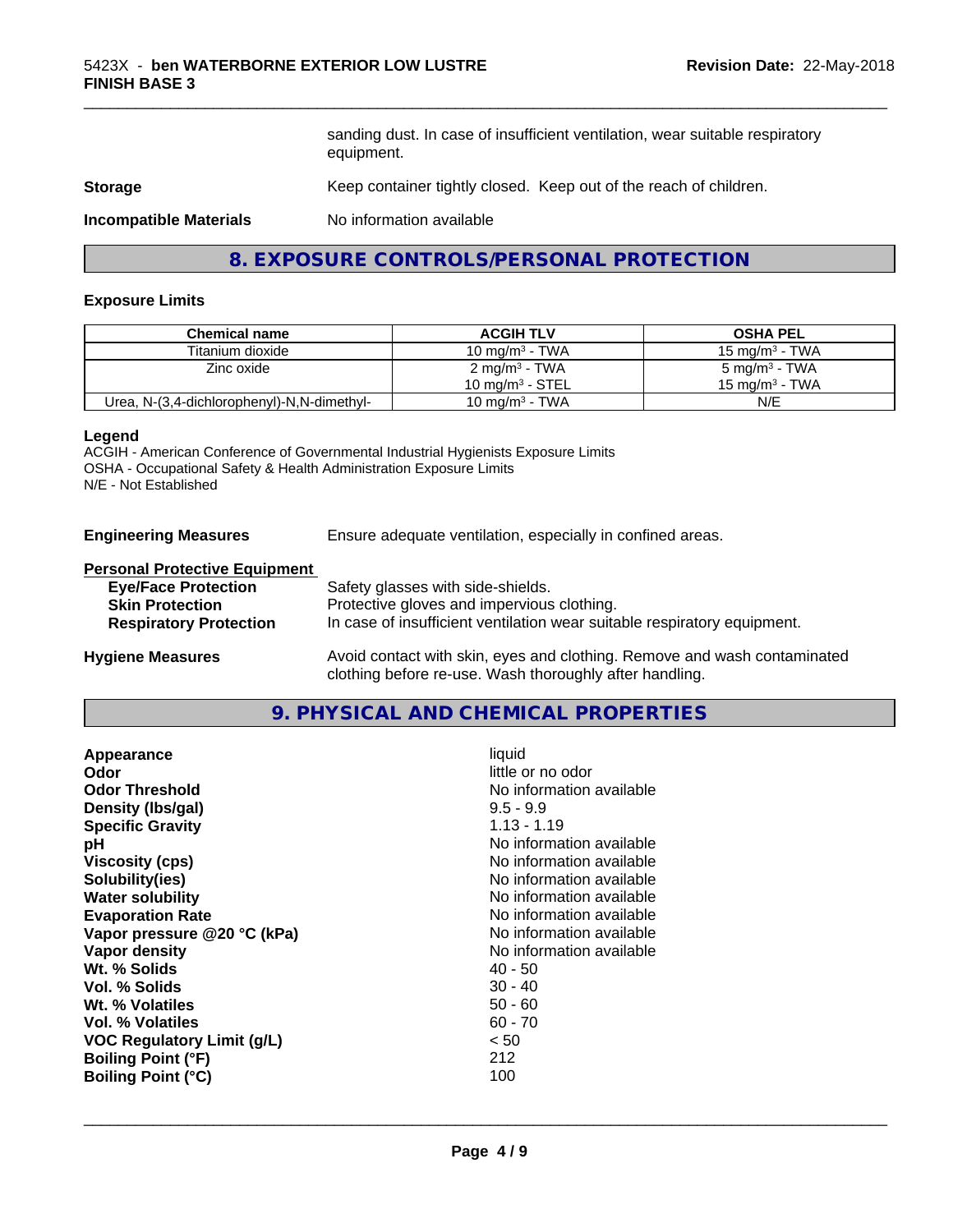**Freezing Point (°F)** 32 **Freezing Point (°C)** 0 **Flash Point (°F)**<br> **Flash Point (°C)**<br> **Flash Point (°C)**<br> **C Flash Point (°C)**<br>Method **Flammability (solid, gas)**<br> **Upper flammability limit:**<br>
Upper flammability limit:<br>  $\begin{array}{ccc}\n\bullet & \bullet & \bullet \\
\bullet & \bullet & \bullet\n\end{array}$  Not applicable **Upper flammability limit:**<br> **Lower flammability limit:**<br>
Not applicable<br>
Not applicable **Lower flammability limit:**<br> **Autoignition Temperature (°F)**<br>
Mo information available **Autoignition Temperature (°F)**<br> **Autoignition Temperature (°C)** No information available Autoignition Temperature (°C)<br>
Decomposition Temperature (°F)<br>
No information available **Decomposition Temperature (°F) Decomposition Temperature (°C)** No information available **Partition coefficient Contract Community No information available** 

**Not applicable**<br>Not applicable

\_\_\_\_\_\_\_\_\_\_\_\_\_\_\_\_\_\_\_\_\_\_\_\_\_\_\_\_\_\_\_\_\_\_\_\_\_\_\_\_\_\_\_\_\_\_\_\_\_\_\_\_\_\_\_\_\_\_\_\_\_\_\_\_\_\_\_\_\_\_\_\_\_\_\_\_\_\_\_\_\_\_\_\_\_\_\_\_\_\_\_\_\_

## **10. STABILITY AND REACTIVITY**

| <b>Reactivity</b>                         | Not Applicable                           |
|-------------------------------------------|------------------------------------------|
| <b>Chemical Stability</b>                 | Stable under normal conditions.          |
| <b>Conditions to avoid</b>                | Prevent from freezing.                   |
| <b>Incompatible Materials</b>             | No materials to be especially mentioned. |
| <b>Hazardous Decomposition Products</b>   | None under normal use.                   |
| <b>Possibility of hazardous reactions</b> | None under normal conditions of use.     |

#### **11. TOXICOLOGICAL INFORMATION**

| <b>Product Information</b>                                                                                                  |                                                                                                                                                                                                                                                                                                                                           |
|-----------------------------------------------------------------------------------------------------------------------------|-------------------------------------------------------------------------------------------------------------------------------------------------------------------------------------------------------------------------------------------------------------------------------------------------------------------------------------------|
| Information on likely routes of exposure                                                                                    |                                                                                                                                                                                                                                                                                                                                           |
|                                                                                                                             | <b>Principal Routes of Exposure</b> Eye contact, skin contact and inhalation.                                                                                                                                                                                                                                                             |
| <b>Acute Toxicity</b>                                                                                                       |                                                                                                                                                                                                                                                                                                                                           |
| <b>Product Information</b>                                                                                                  | No information available                                                                                                                                                                                                                                                                                                                  |
|                                                                                                                             | Symptoms related to the physical, chemical and toxicological characteristics                                                                                                                                                                                                                                                              |
| <b>Symptoms</b>                                                                                                             | No information available                                                                                                                                                                                                                                                                                                                  |
|                                                                                                                             | Delayed and immediate effects as well as chronic effects from short and long-term exposure                                                                                                                                                                                                                                                |
| Eye contact<br><b>Skin contact</b><br><b>Inhalation</b><br>Ingestion<br><b>Sensitization</b><br><b>Neurological Effects</b> | May cause slight irritation.<br>Substance may cause slight skin irritation. Prolonged or repeated contact may dry<br>skin and cause irritation.<br>May cause irritation of respiratory tract.<br>Ingestion may cause gastrointestinal irritation, nausea, vomiting and diarrhea.<br>No information available<br>No information available. |
|                                                                                                                             |                                                                                                                                                                                                                                                                                                                                           |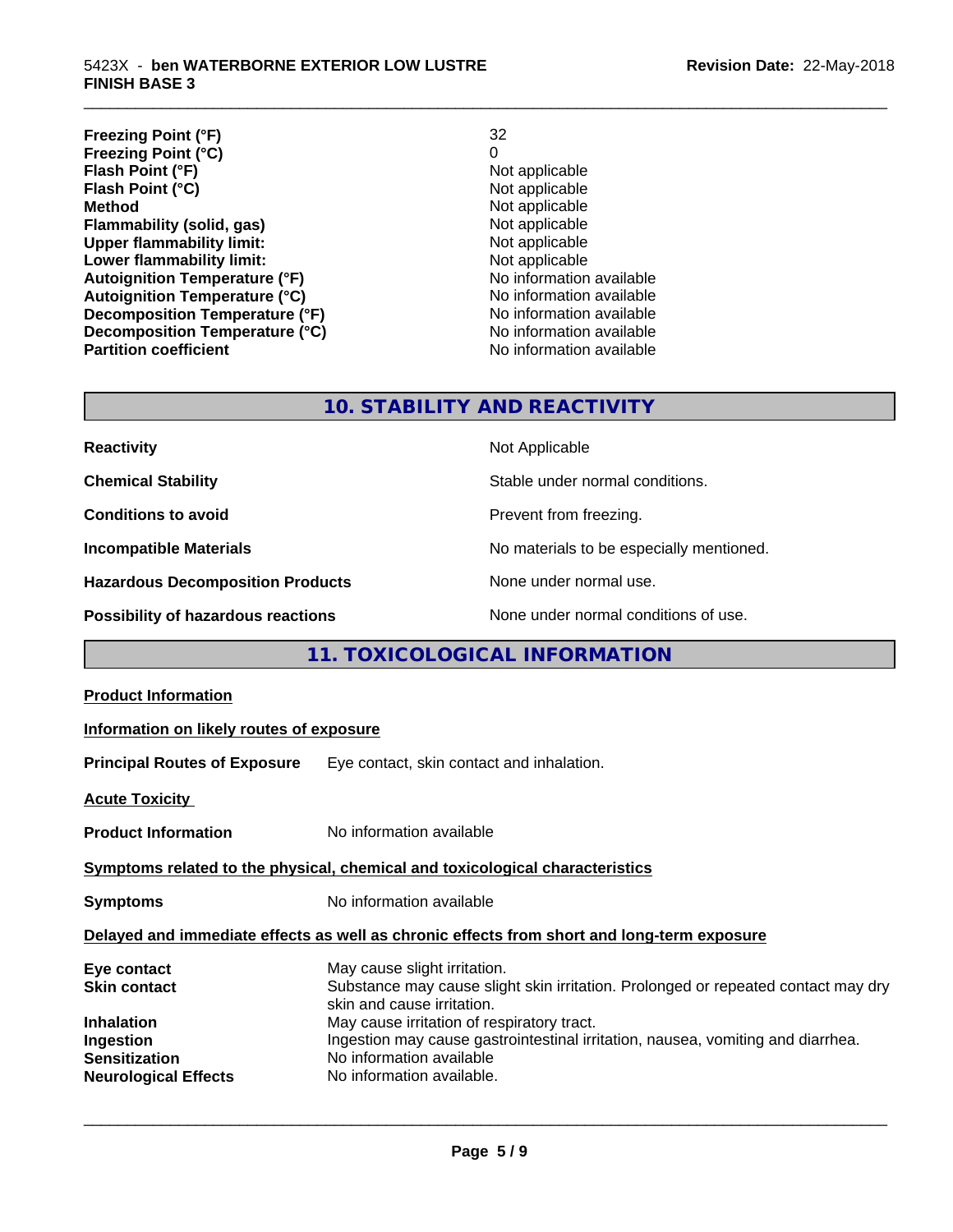| <b>Mutagenic Effects</b><br><b>Reproductive Effects</b><br><b>Developmental Effects</b><br><b>Target organ effects</b><br><b>STOT - single exposure</b><br><b>STOT - repeated exposure</b><br>Other adverse effects<br><b>Aspiration Hazard</b><br><b>Numerical measures of toxicity</b> | No information available.<br>May damage fertility or the unborn child.<br>No information available.<br>No information available.<br>No information available.<br>No information available.<br>No information available.<br>No information available |
|------------------------------------------------------------------------------------------------------------------------------------------------------------------------------------------------------------------------------------------------------------------------------------------|-----------------------------------------------------------------------------------------------------------------------------------------------------------------------------------------------------------------------------------------------------|
| <b>ATEmix (oral)</b>                                                                                                                                                                                                                                                                     | 119577                                                                                                                                                                                                                                              |
| <b>Component Information</b>                                                                                                                                                                                                                                                             |                                                                                                                                                                                                                                                     |
| Titanium dioxide<br>LD50 Oral: $> 10000$ mg/kg (Rat)<br>Zinc oxide<br>LD50 Oral: 5000 mg/kg (Rat)                                                                                                                                                                                        |                                                                                                                                                                                                                                                     |

LC50 Inhalation (Dust):  $> 5700$  mg/m<sup>3</sup> (Rat, 4 hr.) 1-Methyl-2-pyrrolidinone LD50 Oral: 3598 mg/kg (Rat) LD50 Dermal: 2000 mg/kg (Rabbit) Urea, N-(3,4-dichlorophenyl)-N,N-dimethyl- LD50 Oral: 1017 mg/kg (Rat) LD50 Dermal: > 5000 mg/kg (Rat)

#### **Carcinogenicity**

*The information below indicateswhether each agency has listed any ingredient as a carcinogen:.*

| <b>Chemical</b><br>name | <b>IARC</b>                    | <b>NTP</b> | OSHA   |
|-------------------------|--------------------------------|------------|--------|
|                         | .<br>2B<br>Possible<br>· Human |            | Listed |
| n dioxide<br>l itanıum  | Carcinoɑen                     |            |        |

\_\_\_\_\_\_\_\_\_\_\_\_\_\_\_\_\_\_\_\_\_\_\_\_\_\_\_\_\_\_\_\_\_\_\_\_\_\_\_\_\_\_\_\_\_\_\_\_\_\_\_\_\_\_\_\_\_\_\_\_\_\_\_\_\_\_\_\_\_\_\_\_\_\_\_\_\_\_\_\_\_\_\_\_\_\_\_\_\_\_\_\_\_

• Although IARC has classified titanium dioxide as possibly carcinogenic to humans (2B), their summary concludes: "No significant exposure to titanium dioxide is thought to occur during the use of products in which titanium dioxide is bound to other materials, such as paint."

#### **Legend**

IARC - International Agency for Research on Cancer NTP - National Toxicity Program OSHA - Occupational Safety & Health Administration

**12. ECOLOGICAL INFORMATION**

#### **Ecotoxicity Effects**

The environmental impact of this product has not been fully investigated.

#### **Product Information**

#### **Acute Toxicity to Fish**

No information available

#### **Acute Toxicity to Aquatic Invertebrates**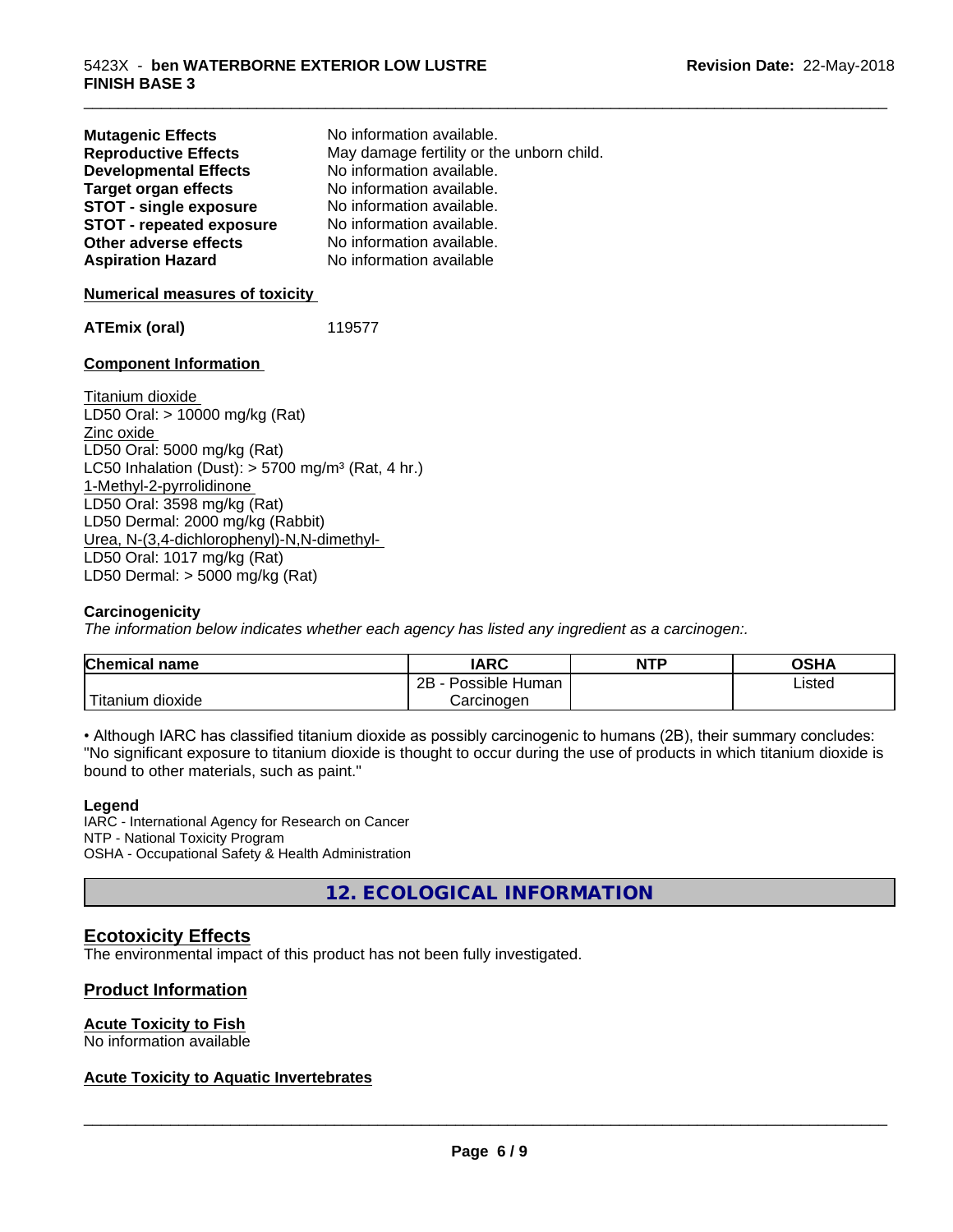\_\_\_\_\_\_\_\_\_\_\_\_\_\_\_\_\_\_\_\_\_\_\_\_\_\_\_\_\_\_\_\_\_\_\_\_\_\_\_\_\_\_\_\_\_\_\_\_\_\_\_\_\_\_\_\_\_\_\_\_\_\_\_\_\_\_\_\_\_\_\_\_\_\_\_\_\_\_\_\_\_\_\_\_\_\_\_\_\_\_\_\_\_

No information available

#### **Acute Toxicity to Aquatic Plants**

No information available

#### **Persistence / Degradability**

No information available.

#### **Bioaccumulation**

There is no data for this product.

#### **Mobility in Environmental Media**

No information available.

#### **Ozone**

No information available

#### **Component Information**

#### **Acute Toxicity to Fish**

Titanium dioxide  $LC50:$  > 1000 mg/L (Fathead Minnow - 96 hr.) Urea, N-(3,4-dichlorophenyl)-N,N-dimethyl- LC50: 3.5 mg/L (Rainbow Trout - 96 hr.)

#### **Acute Toxicity to Aquatic Invertebrates**

No information available

#### **Acute Toxicity to Aquatic Plants**

No information available

|                              | 13. DISPOSAL CONSIDERATIONS                                                                                                                                                                                               |
|------------------------------|---------------------------------------------------------------------------------------------------------------------------------------------------------------------------------------------------------------------------|
| <b>Waste Disposal Method</b> | Dispose of in accordance with federal, state, and local regulations. Local<br>requirements may vary, consult your sanitation department or state-designated<br>environmental protection agency for more disposal options. |
|                              | 14. TRANSPORT INFORMATION                                                                                                                                                                                                 |
| <b>DOT</b>                   | Not regulated                                                                                                                                                                                                             |
| <b>ICAO/IATA</b>             | Not regulated                                                                                                                                                                                                             |
| <b>IMDG/IMO</b>              | Not regulated                                                                                                                                                                                                             |
|                              | 15. REGULATORY INFORMATION                                                                                                                                                                                                |

## **International Inventories**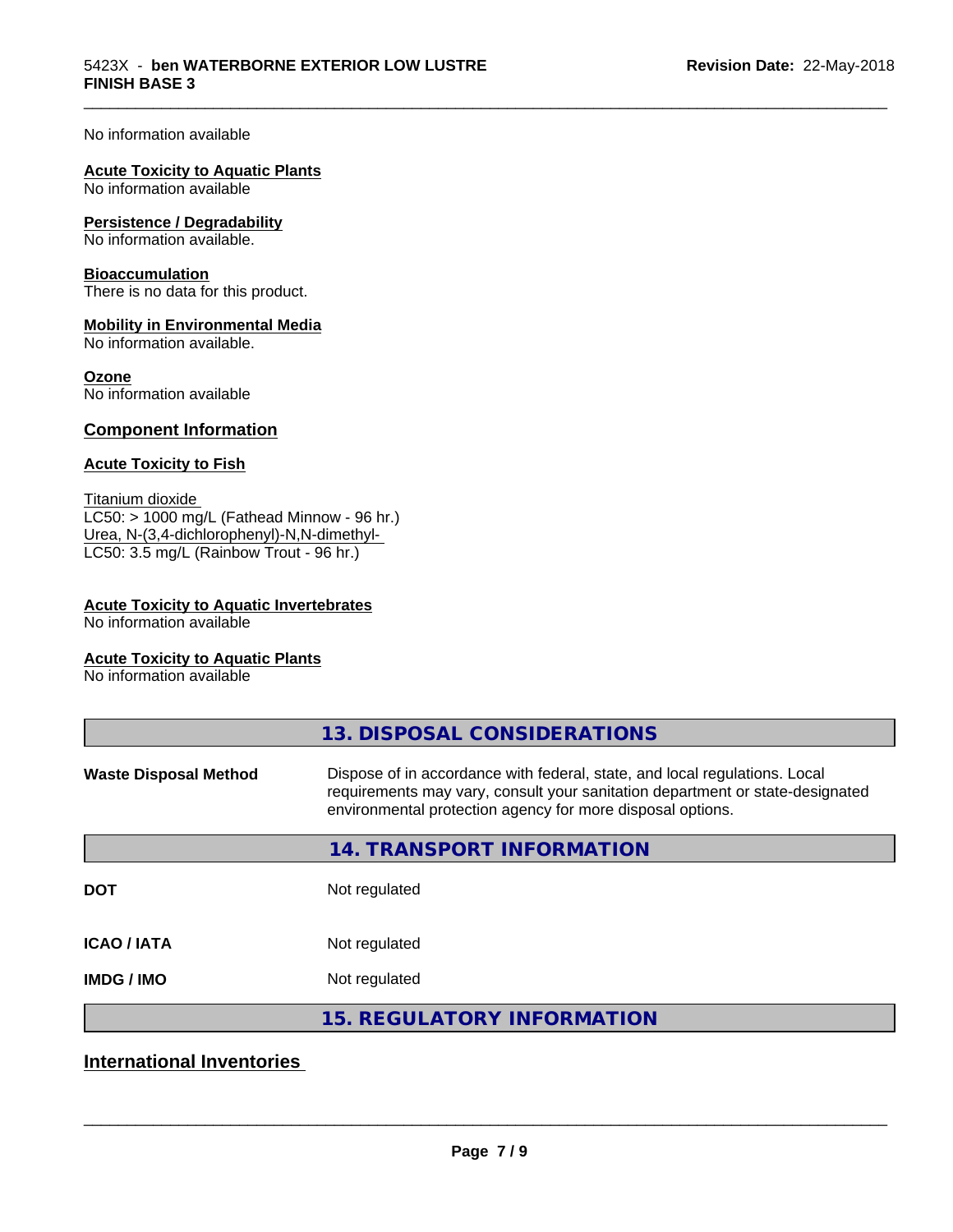| <b>TSCA: United States</b> | Yes - All components are listed or exempt. |
|----------------------------|--------------------------------------------|
| <b>DSL: Canada</b>         | Yes - All components are listed or exempt. |

#### **Federal Regulations**

| SARA 311/312 hazardous categorization |     |  |
|---------------------------------------|-----|--|
| Acute health hazard                   | Yes |  |
| Chronic Health Hazard                 | Yes |  |
| Fire hazard                           | Nο  |  |
| Sudden release of pressure hazard     | No  |  |
| Reactive Hazard                       | No  |  |

#### **SARA 313**

Section 313 of Title III of the Superfund Amendments and Reauthorization Act of 1986 (SARA). This product contains a chemical or chemicals which are subject to the reporting requirements of the Act and Title 40 of the Code of Federal Regulations, Part 372:

| <b>Chemical name</b> | <b>CAS No.</b> | Weiaht-% | <b>CERCLA/SARA 313</b>     |
|----------------------|----------------|----------|----------------------------|
|                      |                |          | (de minimis concentration) |
| Zinc oxide           | 1314-13-2      |          |                            |

\_\_\_\_\_\_\_\_\_\_\_\_\_\_\_\_\_\_\_\_\_\_\_\_\_\_\_\_\_\_\_\_\_\_\_\_\_\_\_\_\_\_\_\_\_\_\_\_\_\_\_\_\_\_\_\_\_\_\_\_\_\_\_\_\_\_\_\_\_\_\_\_\_\_\_\_\_\_\_\_\_\_\_\_\_\_\_\_\_\_\_\_\_

#### **Clean Air Act,Section 112 Hazardous Air Pollutants (HAPs) (see 40 CFR 61)**

This product contains the following HAPs:

*None*

#### **US State Regulations**

#### **California Proposition 65**

# **A** WARNING: Cancer and Reproductive Harm– www.P65warnings.ca.gov

#### **State Right-to-Know**

| <b>Chemical name</b>                 | <b>Massachusetts</b> | <b>New Jersey</b> | Pennsylvania |
|--------------------------------------|----------------------|-------------------|--------------|
| Titanium dioxide                     |                      |                   |              |
| Zinc oxide                           |                      |                   |              |
| Urea.                                |                      |                   |              |
| N-(3,4-dichlorophenyl)-N,N-dimethyl- |                      |                   |              |

#### **Legend**

X - Listed

| <b>16. OTHER INFORMATION</b> |            |                        |                      |          |  |
|------------------------------|------------|------------------------|----------------------|----------|--|
| HMIS <sub>-</sub>            | Health: 1* | <b>Flammability: 0</b> | <b>Reactivity: 0</b> | $PPE: -$ |  |
| <b>HMIS Legend</b>           |            |                        |                      |          |  |
|                              |            |                        |                      |          |  |